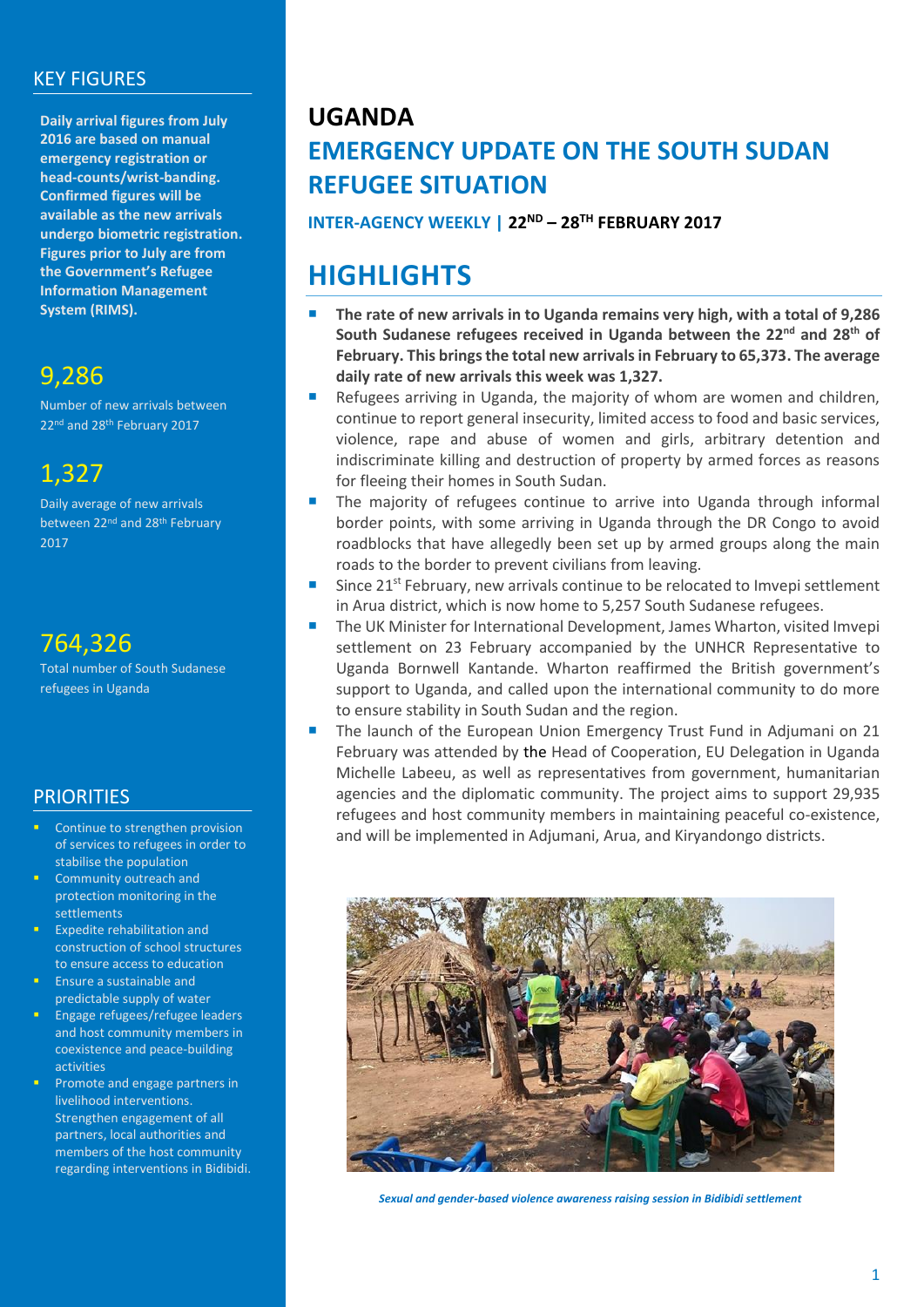# **UPDATE ON SITUATION**

- Refugees report that due to lack of security on the main roads to the border they are forced to walk up to seven days through the bush to reach Uganda, usually in groups with relatives or neighbours, with few belongings and limited access to food, water and other needs. Many refugees are also arriving via the DR Congo, spending several days taking uncharted routes through the dense forests of the DRC to avoid attacks by armed groups.
- 2,207 new arrival South Sudanese Refugees were reported at Elegu Collection Point in Adjumani district from 20 to 26 February, down from 2,455 reported in the previous week. Moyo district received 828 refugees, a decrease from 1,972 new arrivals in the previous week, and 445 refugees were reported in Lamwo district compared to 615 new arrivals in the previous week.

# **Protection**

- **Persons with Specific Needs (PSN):** In Bidibidi, 167 PSNs were supported with essential household items, 770 were assisted during general food distribution and 36 shelters were constructed and allocated to PSNs in Zones 3 and 4. In Adjumani, 50 caretakers of PSNs were trained on providing quality care across the settlements.
- **Sexual and Gender-Based Violence (SGBV) Response:** In Bidibidi, eighteen new cases of sexual and gender-based violence were reported and the survivors supported with the appropriate services. In Adjumani, one case of rape and one of physical assault were followed up with medical and counselling services. Appropriate action is being pursued against the perpetrators.
- **Sexual and Gender-Based Violence (SGBV) Prevention:** In Bidibidi, 54 community outreaches were conducted, reaching a total of 3,149 refugees and nationals with SGBV prevention and response messages. A police post was established in Bidibidi Zone 2 and thirteen police staff, including two women, have been assigned to enhance security in the zone. In Palorinya, sensitisation campaigns on prevention and response to SGBV were conducted across the settlement reaching 603 individuals (290 male and 313 female). In Adjumani, community sensitisation campaigns in Boroli and Nyumanzi settlements reached 300 (87 male and 213 female) refugees.
- **Child Protection:** In Palorinya, 74 children at risk were identified and assisted, and community awareness raising sessions on topics including child marriage, education and child neglect reached 542 persons (210 male and 332 female). As the situation stabilises in Adjumani, verification of unaccompanied minors and separated children is ongoing in the newly opened Pagirinya, Agojo and Maaji settlements to better understand the caseload so that targeted assistance can be provided to children.

### **Education**

- In Bidibidi, total enrolment of children in schools stands at 54,144 (30,203 male and 23,941 female), with 42,65559 (22,873 male and 19,786 female) enrolled in primary education, 6,621 (4,720 male and 1,901 female) in secondary education and 4,864 (2,610 male and 2,254 female) enrolled in Early Childhood Development.
- In Palorinya, outreach and community mobilization activities aimed at identifying school-aged children and providing information on the registration process are ongoing in the settlement. 5,180 children have been registered for Early Childhood Development (ECD) classes and recruitment of 66 caregivers is in progress. 21,342 children (10,792 male and 10,550 female) have been registered for primary education; 113 teachers, six headteachers and 50 classroom assistants have been recruited. 4,673 children (2,770 male and 1,903 female) children have been enrolled in Itula Secondary School and seven graduate teachers will be posted there next week.

# **Health**

 **Morbidity:** The leading causes of illness across the settlements were malaria, which accounted for 21% of all outpatient consultation in Bidibidi, 25% in Adjumani settlements and 20% in Palorinya; respiratory tract infections, which accounted for 29% of all outpatient consultations in Bidibidi, 29% in Adjumani and 21% in Palorinya, and Acute Watery Diarrhea, which accounted for 11% in Bidibidi, 5% in Adjumani and 17% in Palorinya.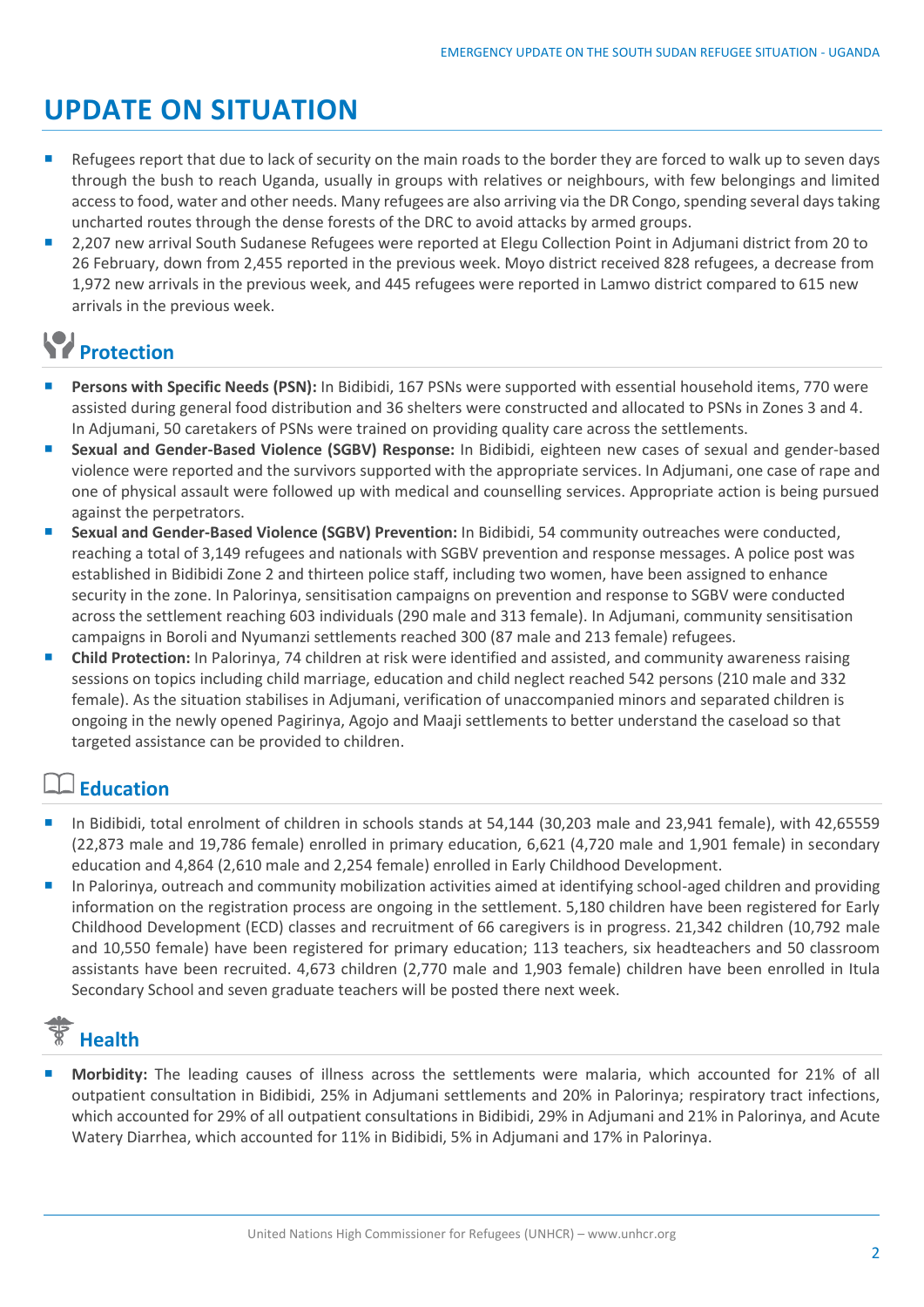- **Immunisation:** In Moyo, 603 refugees were medically screened at Lefori and Afogi collection points. 75 children were immunized against measles, 80 were immunized against polio, five pregnant women were immunized against Tetanus, 75 children received Vitamin A supplements and 592 were given deworming tablets. At Elegu Reception Centre, 358 children aged between six months and five years were immunized against measles and screened for malnutrition and 388 children aged 0-59 months were immunized against polio.
- **HIV/AIDS:** In Adjumani, 694 refugees were screened for HIV, of which eleven (1.6%) tested positive and were linked to treatment.

### **Food Security and Nutrition**

 In Bidibidi, a total of 2,453 children aged 6-59 months are in the feeding programs; 33 pregnant and lactating women have also been identified and enrolled in the nutrition program. A total of 2,210 under-fives are enrolled in the nutrition centres in Bidibidi for rehabilitation.

### **Water, Sanitation and Hygiene**

- **Water:** Access to safe water stands at an average of 15 litres per person per day (l/p/d) across the zones of Bidibidi, 15 l/p/d in Palorinya and 17.9 l/p/d in Adjumani, against the emergency standard of 15 l/p/d. Borehole drilling and repairs are ongoing to increase the availability of safe water in all settlements.
- **Sanitation:** Latrine coverage stands at 47% in Bidibidi and 66% in Adjumani. In Imvepi, 50 communal latrines have been completed and another 140 are in progress.
- **Hygiene:** In Bidibidi, the ratio of hygiene promoters to refugees stands at 1:513 and 1:655 in Adjumani, compared to the UNHCR standard of 1:500. Agencies are working to hire more hygiene workers to improve the ratio. In Palorinya, the ratio is 1:4,841 in Zone I, 1:1,340 in Zone II and 1:4,841 in Zone III. In Lamwo, an assessment was conducted to identify needs, gaps and capacities in the water, sanitation and hygiene.

### **Shelter, Infrastructure and Distribution**

- **Shelter:** In newly opened Imvepi settlement, a total of 2,066 plots have been allocated to 1,946 families.
- **Infrastructure:** In Palorinya, road clearing and formation is almost complete across the settlement. Drainage structures, gravelling, road blocks are yet to be installed in some areas, with works ongoing in Zone I Extension.
- **Distribution:** Refugees are provided with a package of essential household items upon relocation to the settlements, as well as shelter construction kits. Women and girls are also provided with monthly packages of sanitary materials, underwear and soap to promote menstrual hygiene.

# **OPERATIONAL REQUIREMENTS**

- **Protection:** In Palorinya, increase security personnel, particularly female officers and provide transport for them, enhance family tracing and reunification services, and deliver training for SGBV case management. In Bidibidi, ensure a stock of construction materials for PSN shelters, address challenges in delivering food to PSNs in critical condition, and work with communities to increase reporting of Child Protection cases.
- **Education:** Expedite rehabilitation of eroded school structures and construction of additional schools, especially permanent school structures. Supply schools with handwashing facilities to ensure good hygiene for students. Construction of accommodation for teachers. Additional teachers are required to improve pupil to teacher ratios. Assessment and placement of children with special educational needs in both integrated and specialised schools.
- **Health:** Staffing shortfalls must be addressed to increase the number of skilled health workers. Construction of permanent health infrastructure in locations with tented health facilities. Reliable solar lighting at health facilities to ensure provision of health services at night. In Adjumani, additional stocks of anti-malarial drugs and other medical supplies. One ambulance and additional human resources for enhanced community sensitization on the location and availability of health services are required in Palorinya.